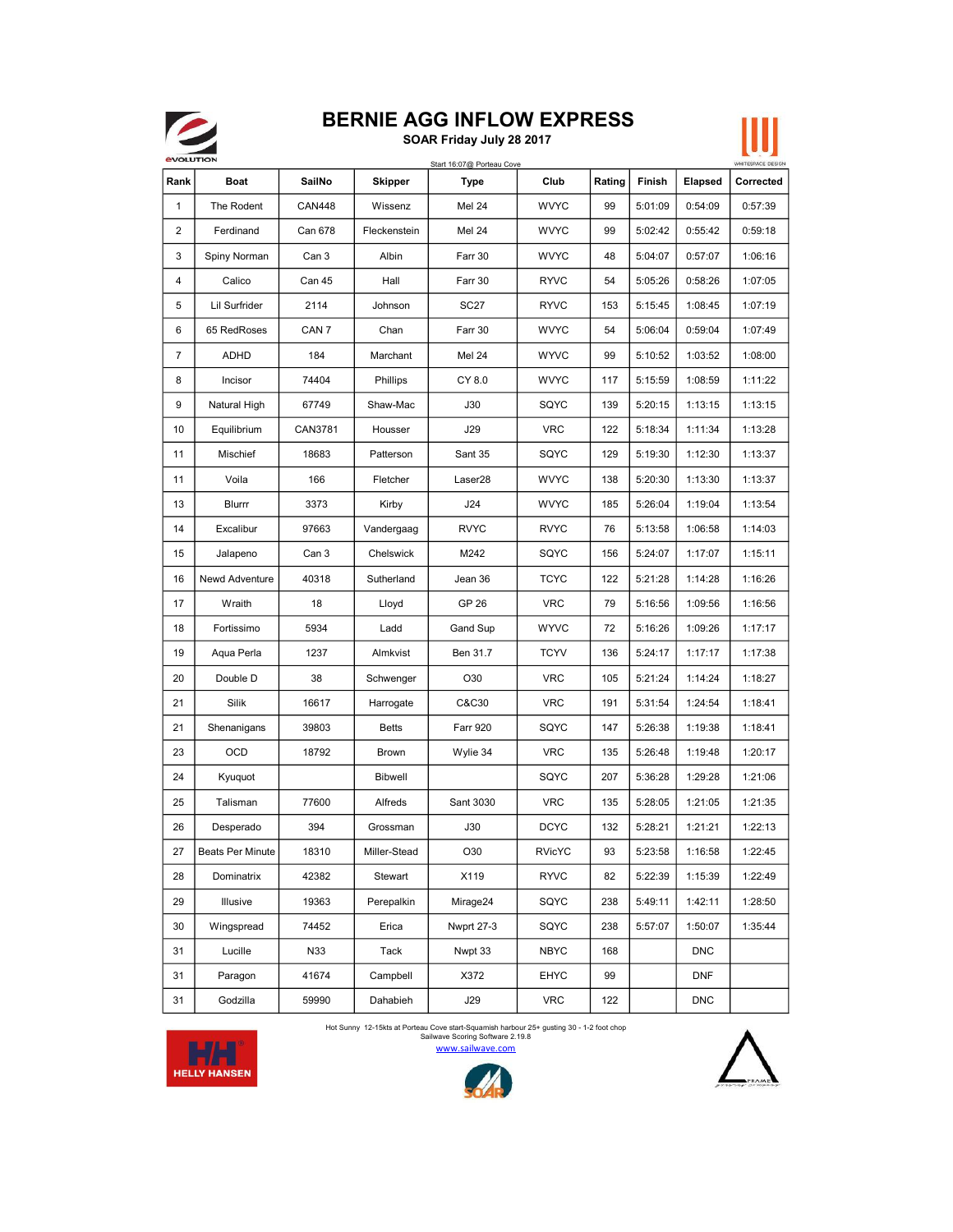

## **SOAR 2017 OVERALL**

### **Saturday July 28**



| <b><i><u>EVOLUTION</u></i></b> |                         |                  |               | Start: 11:05 AM |                     |                 |               |                | WHITESPACE DESIGN |
|--------------------------------|-------------------------|------------------|---------------|-----------------|---------------------|-----------------|---------------|----------------|-------------------|
| Rank                           | <b>Name</b>             | Sail             | Club          | <b>Skipper</b>  | <b>Type</b>         | Rating          | <b>Finish</b> | <b>Elapsed</b> | <b>Corrected</b>  |
| 1                              | Ferdinand               | Can 678          | <b>WVYC</b>   | Fleckenstein    | Mel 24              | 99              | 15:03:51      | 3:58:51        | 4:10:49           |
| $\overline{2}$                 | The Rodent              | <b>CAN448</b>    | <b>WVYC</b>   | Wissenz         | Mel 24              | 99              | 15:08:26      | 4:03:26        | 4:15:37           |
| 3                              | Natural High            | 67749            | SQYC          | Shaw-Mac        | J30                 | 139             | 15:33:27      | 4:28:27        | 4:24:47           |
| $\overline{4}$                 | Lil Surfrider           | 21114            | <b>RYVC</b>   | Johnson         | <b>SC27</b>         | 153             | 15:43:48      | 4:38:48        | 4:29:16           |
| 5                              | 65 RedRoses             | CAN <sub>7</sub> | <b>WVYC</b>   | Chan            | Farr 30             | 54              | 15:03:32      | 3:58:32        | 4:30:07           |
| 6                              | Dominatrix              | 42382            | <b>RYVC</b>   | <b>Stewart</b>  | X119                | 82              | 15:15:56      | 4:10:56        | 4:30:56           |
| $\overline{7}$                 | Blurrr                  | 3373             | <b>WVYC</b>   | Kirby           | J24                 | 185             | 16:00:01      | 4:55:01        | 4:32:00           |
| 8                              | <b>ADHD</b>             | 184              | <b>WYVC</b>   | Marchant        | Mel 24              | 99              | 15:24:29      | 4:19:29        | 4:32:29           |
| $\boldsymbol{9}$               | Excalibur               | 97663            | <b>RYVC</b>   | Vandergaag      | <b>RVYC</b>         | 76              | 15:15:06      | 4:10:06        | 4:32:46           |
| 10                             | Calico                  | Can 45           | <b>RYVC</b>   | Hall            | Farr 30             | 54              | 15:06:05      | 4:01:05        | 4:33:00           |
| 11                             | Spiny Norman            | Can 3            | <b>WVYC</b>   | Albin           | Farr 30             | 48              | 15:03:53      | 3:58:53        | 4:33:22           |
| $\overline{12}$                | Incisor                 | 74404            | <b>WVYC</b>   | Phillips        | <b>CY 8.0</b>       | 117             | 15:34:10      | 4:29:10        | 4:34:40           |
| 13                             | Talisman                | 77600            | <b>VRC</b>    | Alfreds         | Sant 3030           | 135             | 15:45:40      | 4:40:40        | 4:38:31           |
| 14                             | Voila                   | 166              | <b>WVYC</b>   | Fletcher        | Laser <sub>28</sub> | 138             | 15:47:33      | 4:42:33        | 4:39:07           |
| 15                             | <b>Beats Per Minute</b> | 18310            | <b>RVicYC</b> | Miller-Stead    | O30                 | 93              | 15:33:25      | 4:28:25        | 4:44:37           |
| 16                             | Double D                | 38               | <b>VRC</b>    | Schwenger       | O30                 | 105             | 15:39:57      | 4:34:57        | 4:45:57           |
| 17                             | Mischief                | 18683            | SQYC          | Patteson        | Sant 35             | 129             | 15:53:01      | 4:48:01        | 4:48:28           |
| 18                             | Vivace                  | 125              | SQYC          | Temple H        | Laser <sub>28</sub> | 141             | 16:04:32      | 4:59:32        | 4:54:33           |
| 19                             | Equilibrium             | <b>CAN378</b>    | <b>VRC</b>    | Housser         | J29                 | 122             | 15:58:21      | 4:53:21        | 4:57:00           |
| 20                             | Aqua Perla              | 1237             | <b>TCYV</b>   | Almkvist        | Ben 31.7            | 136             | 16:05:49      | 5:00:49        | 4:58:04           |
| 21                             | <b>OCD</b>              | 18792            | <b>VRC</b>    | Brown           | Wylie 34            | 135             | 16:06:24      | 5:01:24        | 4:59:06           |
| 22                             | Desperado               | 394              | <b>DCYC</b>   | Grossman        | J30                 | 132             | 16:11:56      | 5:06:56        | 5:06:00           |
| $\overline{23}$                | Godzilla                | 59990            | <b>VRC</b>    | Dahabieh        | J29                 | 122             | 16:07:27      | 5:02:27        | 5:06:13           |
| $\overline{24}$                | Wraith                  | 18               | <b>VRC</b>    | Lloyd           | $GP$ 26             | 79              | 15:48:23      | 4:43:23        | 5:07:31           |
| $\overline{25}$                | Jalapeno                | Can <sub>3</sub> | <b>SQYC</b>   | Chelswick       | M242                | 156             | 16:26:08      | 5:21:08        | 5:08:47           |
| 26                             | Newd Adventure          | 40318            | <b>TCYC</b>   | Autherland      | JEAN 36             | 122             | 16:11:57      | 5:06:57        | 5:10:46           |
| 27                             | Shenanigans             | 39803            | SQYC          | <b>Betts</b>    | <b>Farr 920</b>     | 147             | 16:37:38      | 5:32:38        | 5:24:09           |
| 28                             | Alida                   | 34               | SQYC          | Nielson         | <b>Hun 355</b>      | 154             | 16:59:21      | 5:54:21        | 5:41:44           |
| 29                             | Paragon                 | 41674            | <b>EHYC</b>   | Campbell        | X372                | 99              | 16:42:45      | 5:37:45        | 5:54:40           |
| $\overline{30}$                | Fortissimo              | 5934             | <b>WYVC</b>   | Ladd            | <b>Gand Sup</b>     | $\overline{72}$ |               | DNF            |                   |

### **Short Course**

| Rank | <b>Name</b> | Sail  | Club        | <b>Skipper</b> | Type       | Rating | <b>Finish</b> | <b>Elapsed</b> | <b>Corrected</b> |
|------|-------------|-------|-------------|----------------|------------|--------|---------------|----------------|------------------|
|      | Silik       | 16617 | VRC         | Harrogate      | C&C30      | 191    | 14:24:32      | 3:12:32        | 2:56:01          |
| 3    | Illusive    | 19363 | SQYC        | Perepalkin     | Mirage24   | 238    | 15:14:21      | 4:02:21        | 3:27:49          |
| 4    | Wingspread  | 74452 | SOYC        | Riaik          | Nwprt 27-3 | 238    | 15:18:25      | 4:06:25        | 3:31:18          |
| 5    | Lucille     | N33   | <b>NBYC</b> | Tack           | Nwpt 33    | 168    | 15:00:31      | 3:48:31        | 3:35:54          |
| 6    | Koyust      |       | <b>NBYC</b> | <b>Bibwell</b> | Oday       | 207    |               | <b>RAF</b>     |                  |



28+C Sunny 25kts + gusting 30 in the harbour with 2ft chop

Defense 12kts+ 3 foot swell, w/chop

Sailwave Scoring Software 2.19.8 www.sailwave.com

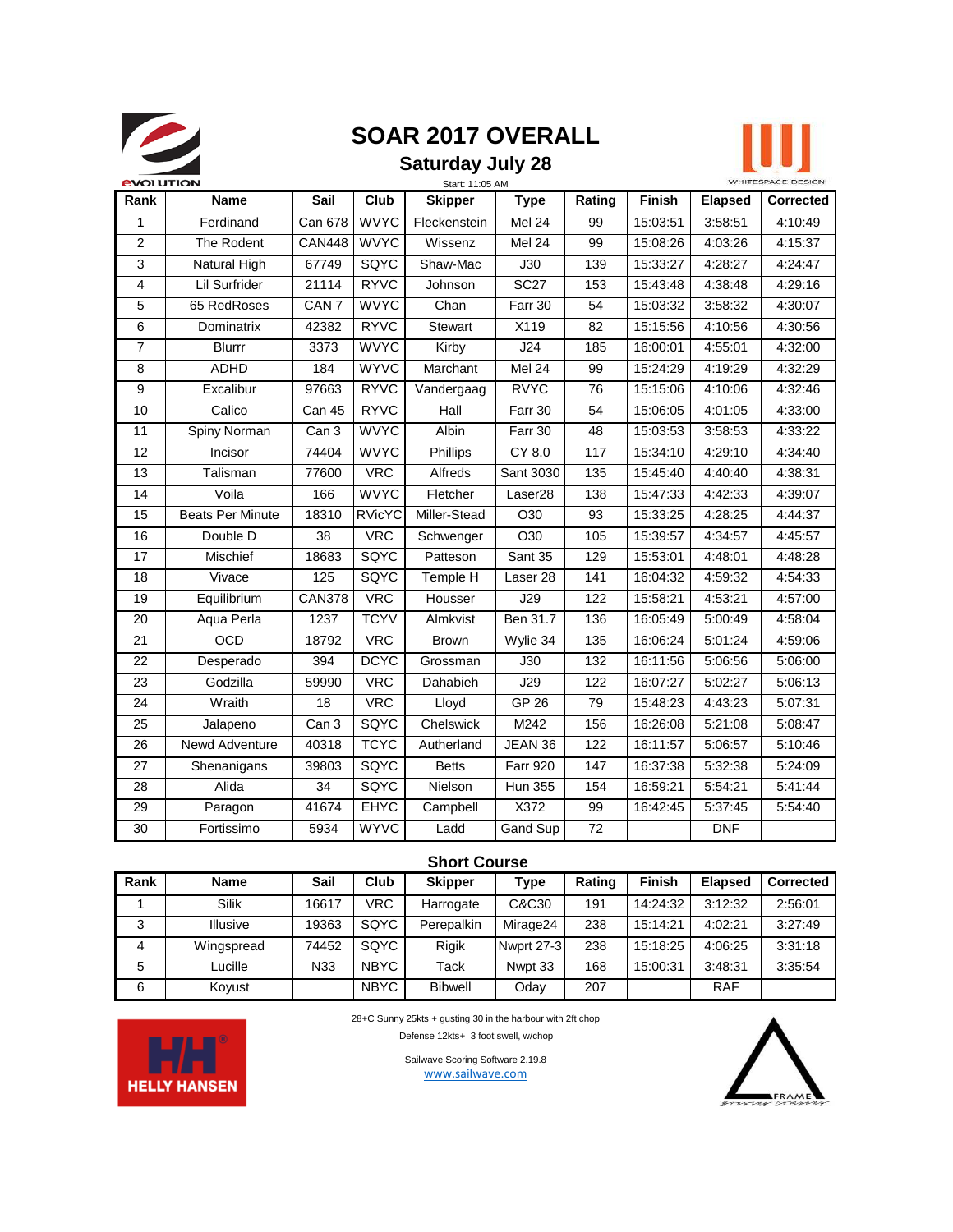

# **SOAR 2017 Divisions**

|                | <b>STEP</b><br><b><i>EVOLUTION</i></b> |                  |             | <b>PHRF A Division</b> |               |        |               |            | WHITESPACE DESIGN |
|----------------|----------------------------------------|------------------|-------------|------------------------|---------------|--------|---------------|------------|-------------------|
| Rank l         | <b>Boat</b>                            | Sail             | Club        | <b>Skipper</b>         | <b>Type</b>   | Rating | <b>Finish</b> | Elapsed    | Corrected         |
|                | 65 RedRoses                            | CAN <sub>7</sub> | <b>WVYC</b> | Chan                   | Farr 30       | 54     | 15:03:32      | 3:58:32    | 4:30:07           |
| $\overline{2}$ | Dominatrix                             | 42382            | <b>RYVC</b> | Stewart                | X119          | 82     | 15:15:56      | 4:10:56    | 4:30:56           |
| 3              | Excalibur                              | 97663            | <b>RVYC</b> | Vandergaag             | <b>SHO 35</b> | 76     | 15:15:06      | 4:10:06    | 4:32:46           |
| $\overline{4}$ | Calico                                 | Can 45           | <b>RYVC</b> | Hall                   | Farr 30       | 54     | 15:06:05      | 4:01:05    | 4:33:00           |
| 5              | Spiny Norman                           | Can 3            | <b>WVYC</b> | Albin                  | Farr 30       | 48     | 15:03:53      | 3:58:53    | 4:33:22           |
| 6              | Fortissimo                             | 5934             | <b>WYVC</b> | Ladd                   | Gand Sup      | 72     |               | <b>DNF</b> |                   |

### **PHRF B Division**

| Rank           | Name                    | Sail          | Club          | <b>Skipper</b> | Type            | Rating | <b>Finish</b> | Elapsed | <b>Corrected</b> |
|----------------|-------------------------|---------------|---------------|----------------|-----------------|--------|---------------|---------|------------------|
|                | Ferdinand               | Can 678       | <b>WVYC</b>   | Fleckenstein   | <b>Mel 24</b>   | 99     | 15:03:51      | 3:58:51 | 4:10:49          |
| $\overline{2}$ | The Rodent              | <b>CAN448</b> | <b>WVYC</b>   | Wissenz        | <b>Mel 24</b>   | 99     | 15:08:26      | 4:03:26 | 4:15:37          |
| 3              | <b>ADHD</b>             | 184           | <b>WYVC</b>   | Marchant       | <b>Mel 24</b>   | 99     | 15:24:29      | 4:19:29 | 4:32:29          |
| 4              | Incisor                 | 74404         | <b>WVYC</b>   | Phillips       | CY 8.0          | 117    | 15:34:10      | 4:29:10 | 4:34:40          |
| 5              | <b>Beats Per Minute</b> | 18310         | <b>RVicYC</b> | Miller-Stead   | O <sub>30</sub> | 93     | 15:33:25      | 4:28:25 | 4:44:37          |
| 6              | Double D                | 38            | <b>VRC</b>    | Schwenger      | O <sub>30</sub> | 105    | 15:39:57      | 4:34:57 | 4:45:57          |
|                | Equilibrium             | <b>CAN378</b> | <b>VRC</b>    | Housser        | J29             | 122    | 15:58:21      | 4:53:21 | 4:57:00          |
| 8              | Godzilla                | 59990         | <b>VRC</b>    | Dahabieh       | J29             | 122    | 16:07:27      | 5:02:27 | 5:06:13          |
| 9              | Wraith                  | 18            | <b>VRC</b>    | Lloyd          | GP 26           | 79     | 15:48:23      | 4:43:23 | 5:07:31          |

### **PHRF C Division**

| Rank           | Name           | Sail  | Club        | <b>Helm</b>  | Type      | Rating | <b>Finish</b> | <b>Elapsed</b> | <b>Corrected</b> |
|----------------|----------------|-------|-------------|--------------|-----------|--------|---------------|----------------|------------------|
|                | Talisman       | 77600 | <b>VRC</b>  | Alfreds      | Sant 3030 | 135    | 15:45:40      | 4:40:40        | 4:38:31          |
| $\overline{2}$ | Mischief       | 18683 | SQYC        | Patteson     | Sant 35   | 129    | 15:53:01      | 4:48:01        | 4:48:28          |
| 3              | Aqua Perla     | 1237  | TCYV        | Almkvist     | Ben 31.7  | 136    | 16:05:49      | 5:00:49        | 4:58:04          |
| 4              | <b>OCD</b>     | 18792 | <b>VRC</b>  | <b>Brown</b> | Wylie 34  | 135    | 16:06:24      | 5:01:24        | 4:59:06          |
| 5              | Desperado      | 394   | <b>DCYC</b> | Grossman     | J30       | 132    | 16:11:56      | 5:06:56        | 5:06:00          |
| 6              | Newd Adventure | 40318 | TCYC        | Sutherland   | JEAN 36   | 122    | 16:11:57      | 5:06:57        | 5:10:46          |
| 7              | Paragon        | 41674 | <b>EHYC</b> | Campbell     | X372      | 99     | 16:42:45      | 5:37:45        | 5:54:40          |

### **PHRF D Division**

| Rank           | Name          | Sail  | Club        | <b>Helm</b>  | Type            | Rating | <b>Finish</b> | <b>Elapsed</b> | Corrected |
|----------------|---------------|-------|-------------|--------------|-----------------|--------|---------------|----------------|-----------|
|                | Natural High  | 67749 | SQYC        | Shaw-Mac     | J30             | 139    | 15:33:27      | 4:28:27        | 4:24:47   |
| $\overline{2}$ | Lil Surfrider | 21114 | <b>RYVC</b> | Johnson      | <b>SC27</b>     | 153    | 15:43:48      | 4:38:48        | 4:29:16   |
| 3              | <b>Blurrr</b> | 3373  | <b>WVYC</b> | Kirby        | J24             | 185    | 16:00:01      | 4:55:01        | 4:32:00   |
| $\overline{4}$ | Voila         | 166   | <b>WVYC</b> | Fletcher     | Laser28         | 138    | 15:47:33      | 4:42:33        | 4:39:07   |
| 5              | Vivace        | 125   | SQYC        | Temple H     | Laser 28        | 141    | 16:04:32      | 4:59:32        | 4:54:33   |
| 6              | Jalapeno      | Can 3 | SQYC        | Chelswick    | M242            | 156    | 16:26:08      | 5:21:08        | 5:08:47   |
| 7              | Shenanigans   | 39803 | SQYC        | <b>Betts</b> | <b>Farr 920</b> | 147    | 16:37:38      | 5:32:38        | 5:24:09   |
| 8              | Alida         | 34    | SQYC        | Nielson      | Hun 355         | 154    | 16:59:21      | 5:54:21        | 5:41:44   |

|                | <b>Short Course</b> |       |             |                |           |        |               |            |           |  |  |  |
|----------------|---------------------|-------|-------------|----------------|-----------|--------|---------------|------------|-----------|--|--|--|
| Rank           | Name                | Sail  | Club        | Helm           | Type      | Rating | <b>Finish</b> | Elapsed    | Corrected |  |  |  |
|                | <b>Silik</b>        | 16617 | <b>VRC</b>  | Harrogate      | C&C30     | 191    | 14:24:32      | 3:12:32    | 2:56:01   |  |  |  |
| $\overline{2}$ | Illusive            | 19363 | SQYC        | Perepalkin     | Mirage24  | 238    | 15:14:21      | 4:02:21    | 3:27:49   |  |  |  |
| 3              | Wingspread          | 74452 | SQYC        | <b>Rigik</b>   | Nwpt 27-3 | 238    | 15:18:25      | 4:06:25    | 3:31:18   |  |  |  |
| 4              | _ucille             | N33   | <b>NBYC</b> | Tack           | Nwpt 33   | 168    | 15:00:31      | 3:48:31    | 3:35:54   |  |  |  |
| 5              | Kyuguot             |       | <b>NBYC</b> | <b>Bibwell</b> | Oday      | 207    |               | <b>RAF</b> |           |  |  |  |



Sailwave Scoring Software 2.19.8 www.sailwave.com



Ш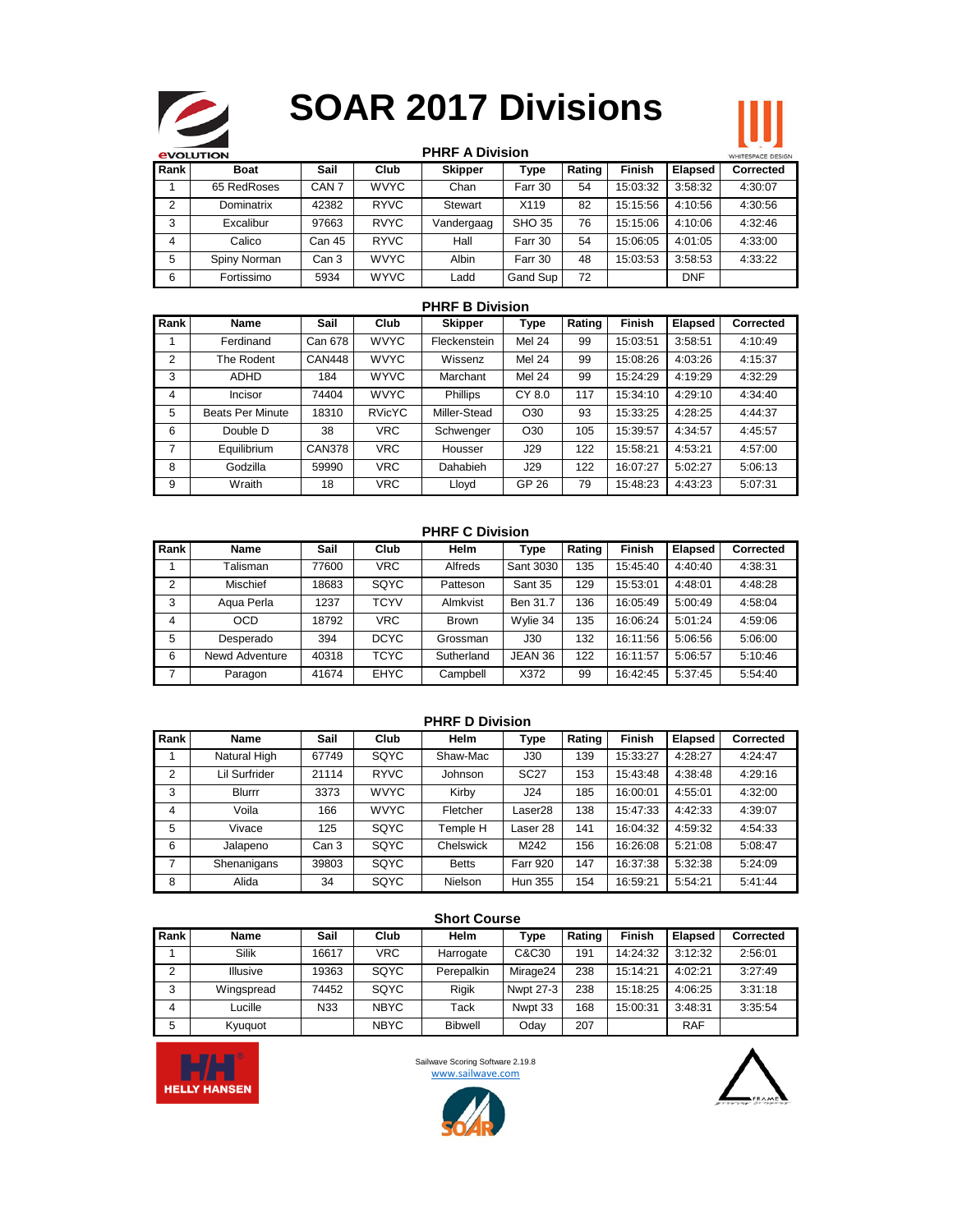# 

# SOAR 2017 RETURN RACE

Sunday July 29 2017



|      |                      |                  |                | Start 11:05     |             |        |               |                | WHITESPACE DESIGN |
|------|----------------------|------------------|----------------|-----------------|-------------|--------|---------------|----------------|-------------------|
| Rank | <b>Boat</b>          | <b>SailNo</b>    | <b>Skipper</b> | <b>Type</b>     | Club        | Rating | <b>Finish</b> | <b>Elapsed</b> | Corrected         |
| 1    | Natural High         | 67749            | Shaw-Mac       | J30             | SQYC        | 139    | 12:39:54      | 1:34:54        | 1:33:36           |
| 2    | Calico               | Can 45           | Hall           | Farr 30         | <b>RYVC</b> | 54     | 12:27:41      | 1:22:41        | 1:33:38           |
| 3    | Spiny Norman         | Can 3            | Albin          | Farr 30         | <b>WVYC</b> | 48     | 12:27:09      | 1:22:09        | 1:34:01           |
| 4    | 65 RedRoses          | CAN <sub>7</sub> | Chan           | Farr 30         | <b>WVYC</b> | 54     | 12:28:57      | 1:23:57        | 1:35:04           |
| 5    | Incisor              | 74404            | Phillips       | CY 8.0          | <b>WVYC</b> | 117    | 12:39:00      | 1:34:00        | 1:35:55           |
| 6    | Dominatrix           | 42382            | Stewart        | X119            | <b>RYVC</b> | 82     | 12:34:35      | 1:29:35        | 1:36:44           |
| 7    | Excalibur            | 97663            | Vandergaag     | <b>RVYC</b>     | <b>RYVC</b> | 76     | 12:34:08      | 1:29:08        | 1:37:13           |
| 8    | The Rodent           | <b>CAN448</b>    | Wissenz        | <b>Mel 24</b>   | <b>WVYC</b> | 99     | 12:37:57      | 1:32:57        | 1:37:36           |
| 9    | Blurrr               | 3373             | Kirby          | J24             | <b>WVYC</b> | 185    | 12:52:32      | 1:47:32        | 1:39:09           |
| 10   | Ferdinand            | Can 678          | Fleckenstein   | <b>Mel 24</b>   | <b>WVYC</b> | 99     | 12:39:59      | 1:34:59        | 1:39:44           |
| 11   | ADHD                 | 184              | Marchant       | Mel 24          | <b>WYVC</b> | 99     | 12:41:15      | 1:36:15        | 1:41:04           |
| 12   | Fortissimo           | 5934             | Ladd           | Gand Sup        | <b>WYVC</b> | 72     | 12:37:54      | 1:32:54        | 1:42:00           |
| 13   | Aqua Perla           | 1237             | Almkvist       | Ben 31.7        | <b>TCYV</b> | 136    | 12:48:02      | 1:43:02        | 1:42:05           |
| 14   | Voila                | 166              | Fletcher       | Laser28         | <b>WVYC</b> | 138    | 12:49:42      | 1:44:42        | 1:43:26           |
| 15   | Talisman             | 77600            | Alfreds        | Sant 3030       | <b>VRC</b>  | 135    | 12:50:46      | 1:45:46        | 1:44:58           |
| 16   | Desperado            | 394              | Grossman       | J30             | <b>DCYC</b> | 132    | 12:51:08      | 1:46:08        | 1:45:48           |
| 17   | Godzilla             | 59990            | Dahabieh       | <b>J29</b>      | <b>VRC</b>  | 122    | 12:49:48      | 1:44:48        | 1:46:06           |
| 18   | Equilibrium          | CAN3781          | Housser        | J29             | <b>VRC</b>  | 122    | 12:50:54      | 1:45:54        | 1:47:13           |
| 19   | <b>OCD</b>           | 18792            | Brown          | Wylie 34        | <b>VRC</b>  | 135    | 12:54:48      | 1:49:48        | 1:48:58           |
| 20   | <b>Lil Surfrider</b> | 21114            | Johnson        | <b>SC27</b>     | <b>RYVC</b> | 153    | 12:58:03      | 1:53:03        | 1:49:11           |
| 21   | Silik                | 16617            | Harrogate      | C&C30           | <b>VRC</b>  | 191    | 13:04:36      | 1:59:36        | 1:49:20           |
| 22   | Wraith               | 18               | Lloyd          | GP 26           | <b>VRC</b>  | 79     | 12:46:30      | 1:41:30        | 1:50:09           |
| 23   | Newd Adventure       | 40318            | Sutherland     | Jean 36         | <b>TCYC</b> | 122    | 12:53:57      | 1:48:57        | 1:50:18           |
| 24   | Shenanigans          | 39803            | <b>Betts</b>   | <b>Farr 920</b> | SQYC        | 147    | 12:58:16      | 1:53:16        | 1:50:23           |
| 25   | Paragon              | 41674            | Campbell       | X372            | EHYC        | 99     | 12:55:01      | 1:50:01        | 1:55:32           |
| 26   | Alida                | 34               | Nielson        | <b>Hun 355</b>  | SQYC        | 154    | 13:05:18      | 2:00:18        | 1:56:01           |
| 27   | Illusive             | 19363            | Perepalkin     | Mirage24        | SQYC        | 238    | 13:27:12      | 2:22:12        | 2:01:56           |





Sailwave Scoring Software 2.19.8<br>WWW.Sailwave.com Hot & Sunny Start-Squamish harbour 20 gusting 25 - 1-2 foot chop



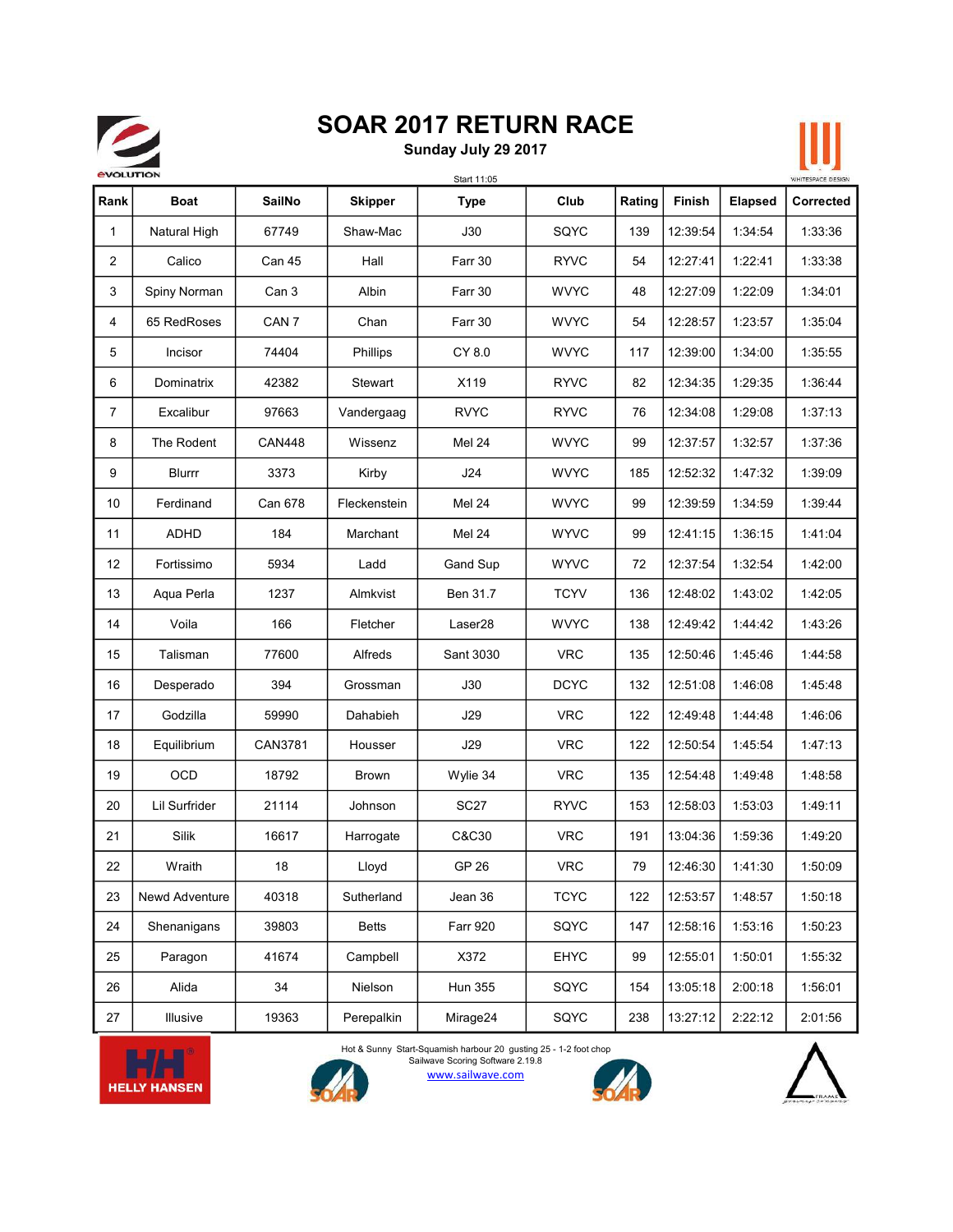

## SOAR 2017

# BOAT OF THE WEEKEND



Sailed: 3, Discards: 0, To count: 3, Rating system: PHRFTOT, Entries: 30, Scoring system: Appendix A

| Rank | <b>Boat</b>  | <b>Sail</b>      | Club        | <b>Skipper</b> | <b>Type</b>   | <b>Rating</b> | <b>Inflow</b> | <b>SOAR</b> | Return | Total | <b>Nett</b> |
|------|--------------|------------------|-------------|----------------|---------------|---------------|---------------|-------------|--------|-------|-------------|
| 1st  | The Rodent   | <b>CAN448</b>    | <b>WVYC</b> | Wissenz        | <b>Mel 24</b> | 99            |               |             |        |       |             |
| 2nd  | Ferdinand    | Can 678          | <b>WVYC</b> | Fleckenstein   | <b>Mel 24</b> | 99            |               |             | 10     | 13    |             |
| 3rd  | Natural High | 67749            | SQYC        | Shaw-Mac       | J30           | 139           |               |             |        | 13    |             |
| 4th  | 65 RedRoses  | CAN <sub>7</sub> | <b>WVYC</b> | Chan           | Farr 30       | 54            |               |             |        | 15    | 15          |
| 5th  | Calico       | Can 45           | <b>RYVC</b> | Hall           | Farr 30       | 54            |               | 10          |        | 16    | 16          |



Sailwave Scoring Software 2.19.8

www.sailwave.com